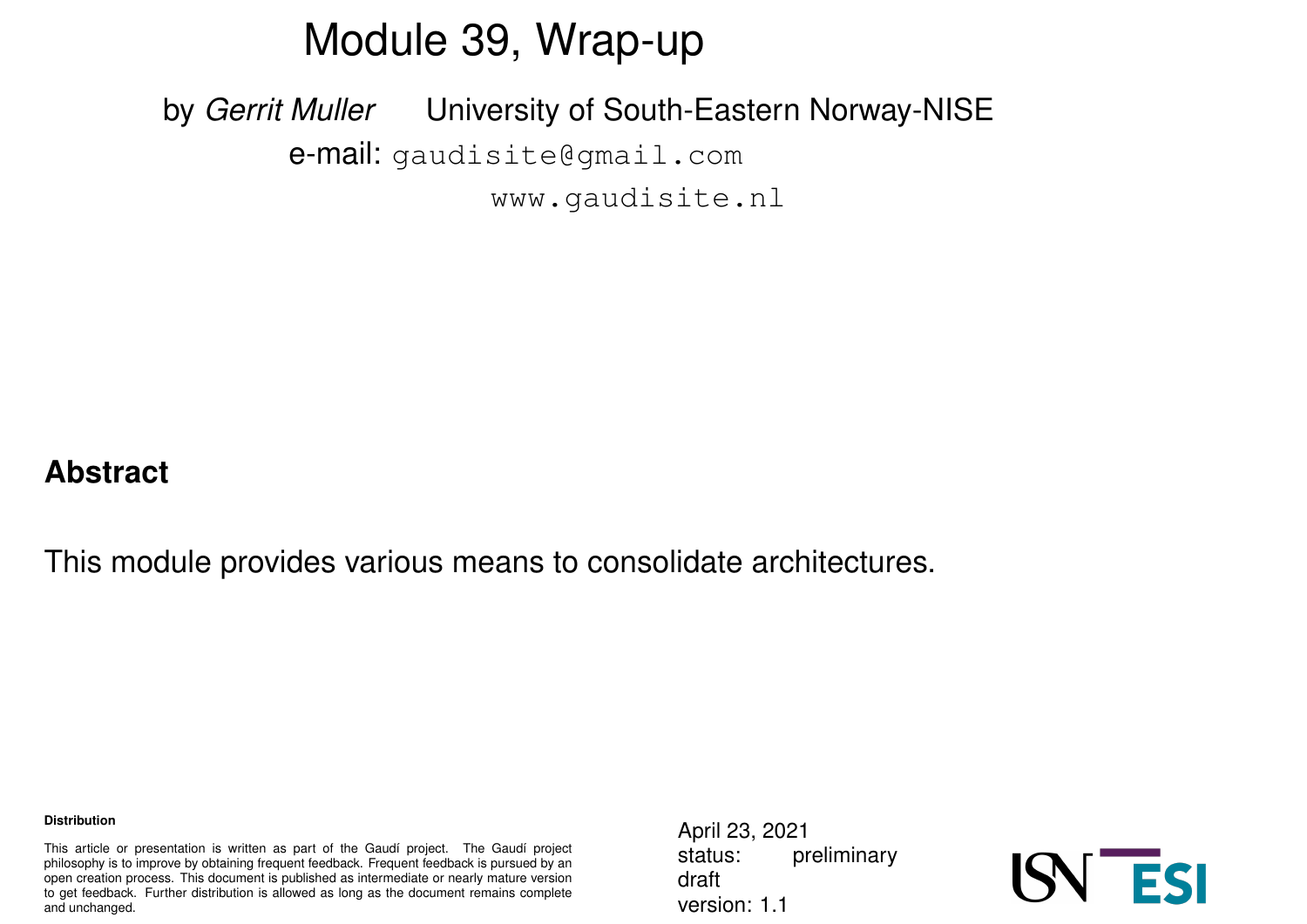### Consolidating Architecture Overviews

by *Gerrit Muller* University of South-Eastern Norway-NISE e-mail: gaudisite@gmail.com www.gaudisite.nl

#### **Abstract**

This presentation provides guidelines and means to capture architecture overviews. Main challenge is to maintain the overview across multiple views. Architecture Overview A3s One support multi-view. Another challenge is to make an overview accessible for a wide range of stakeholders. The architecture description should therefor be visualized such that it fits the mental model of the audience.

#### **Distribution**

This article or presentation is written as part of the Gaudí project. The Gaudí project philosophy is to improve by obtaining frequent feedback. Frequent feedback is pursued by an open creation process. This document is published as intermediate or nearly mature version to get feedback. Further distribution is allowed as long as the document remains complete and unchanged.

April 23, 2021 status: preliminary draft version: 0.2

| sketch<br>flio charts<br>vellow notes<br>photo                    | capture<br>electronic.<br>Visio<br>PowerPoint | structure<br>and order<br>document<br>A3                               | engineer<br>repository                                      |
|-------------------------------------------------------------------|-----------------------------------------------|------------------------------------------------------------------------|-------------------------------------------------------------|
| fast<br>low threshold<br>changing rapidly<br>volatile<br>informal |                                               | more effort<br>evolving slowly<br>non-volatile<br>slightly more formal | major effort<br>controlled change<br>non-volatile<br>formal |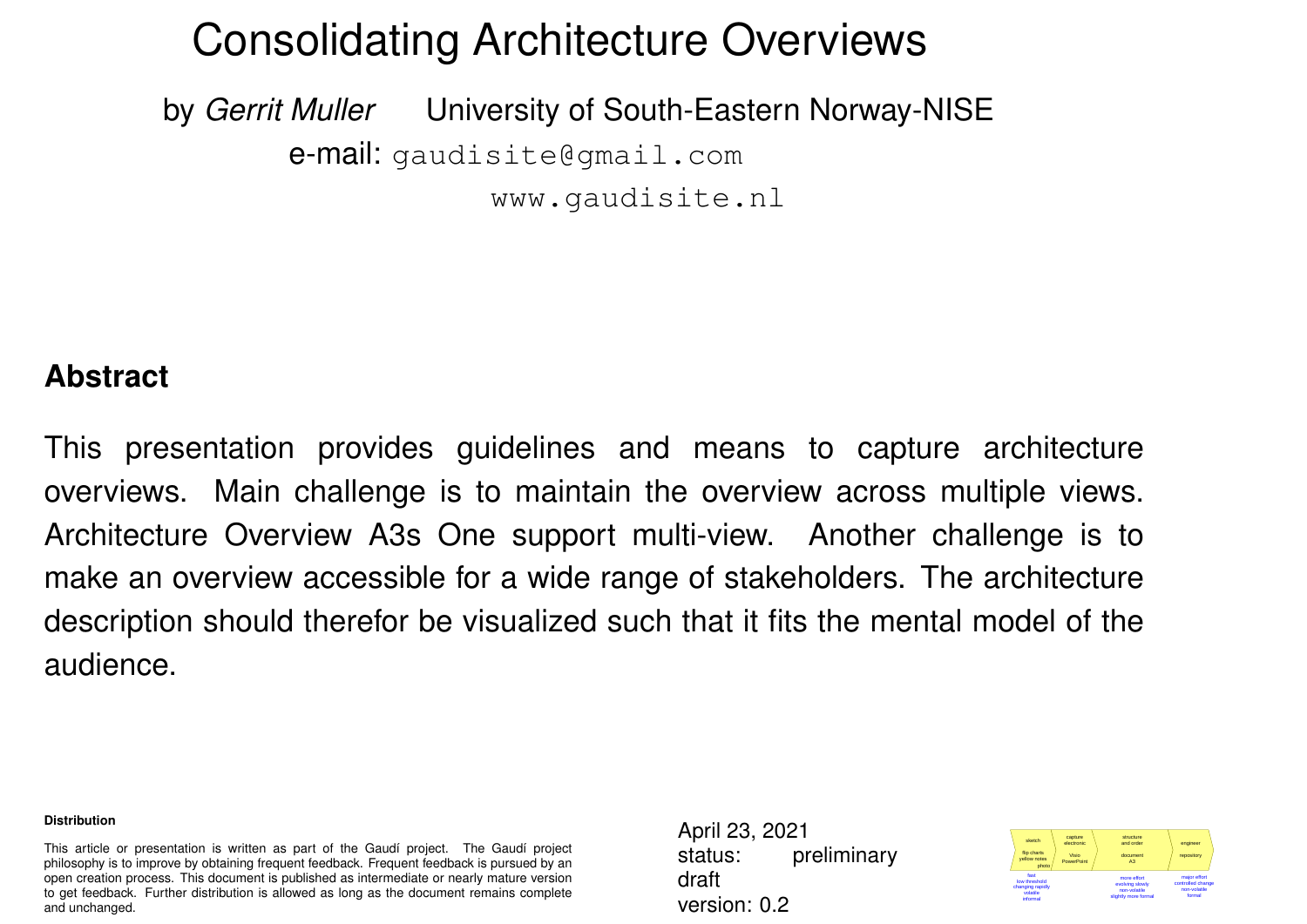

![](_page_2_Picture_4.jpeg)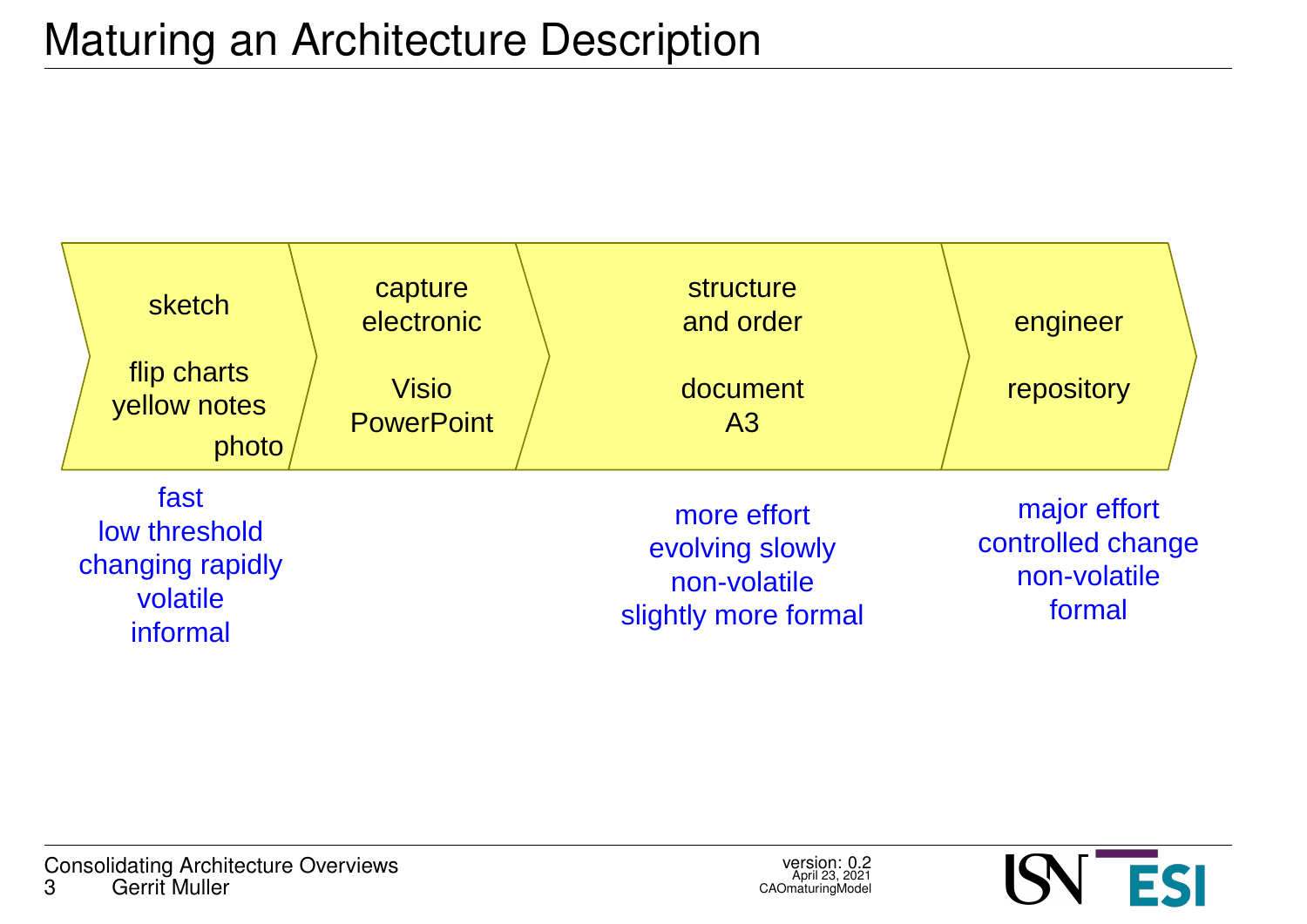| header                                       |             |                              |  |
|----------------------------------------------|-------------|------------------------------|--|
| dynamic<br>behavior<br>(functional<br>model) | visual aids | key performance parameters   |  |
|                                              |             | decisions and considerations |  |
|                                              |             | physical view                |  |

simplified from http://www.gaudisite.nl/BorchesCookbookA3architectureOverview.pdf

![](_page_3_Picture_5.jpeg)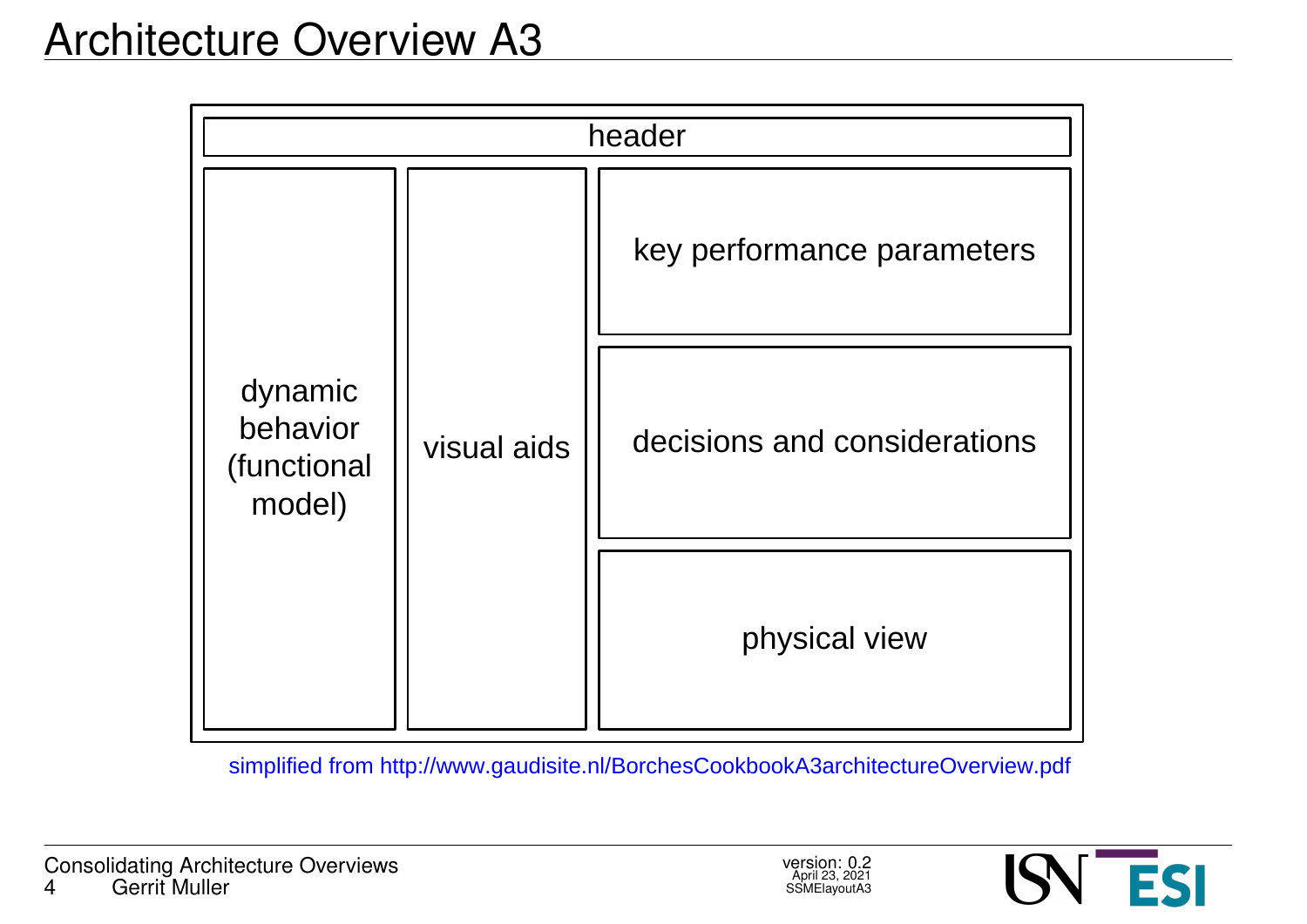### multiple related views

quantifications

one topic per A3

capture "hot" topics

![](_page_4_Figure_5.jpeg)

source: PhD thesis Daniel Borches http://doc.utwente.nl/75284/

### digestable (size limitation)

### practical close to stakeholder experience

**Consolidating Architecture Overviews**<br>5 **Gerrit Muller** Gerrit Muller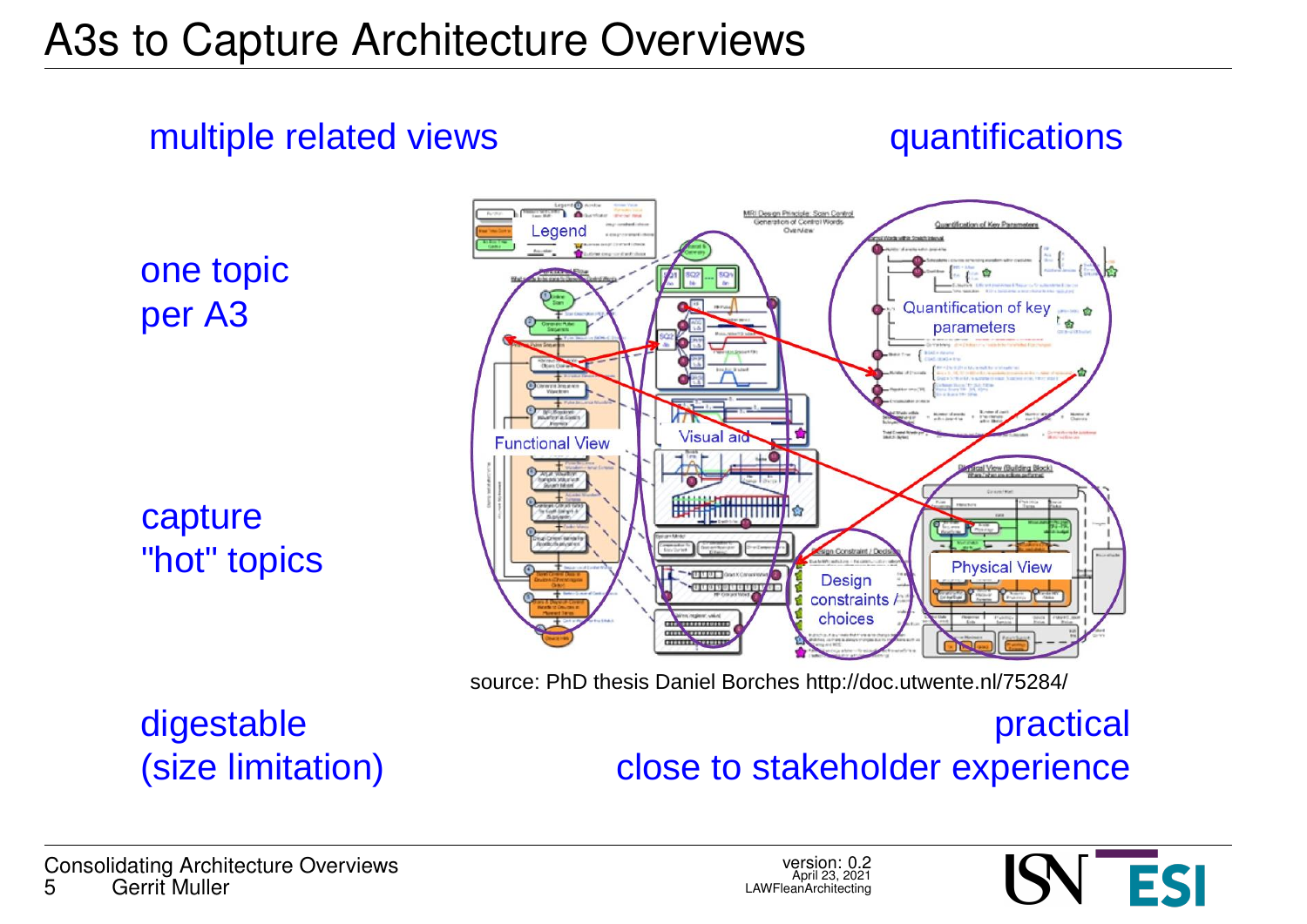## Example of A3 Architecture Overview

![](_page_5_Figure_1.jpeg)

![](_page_5_Picture_4.jpeg)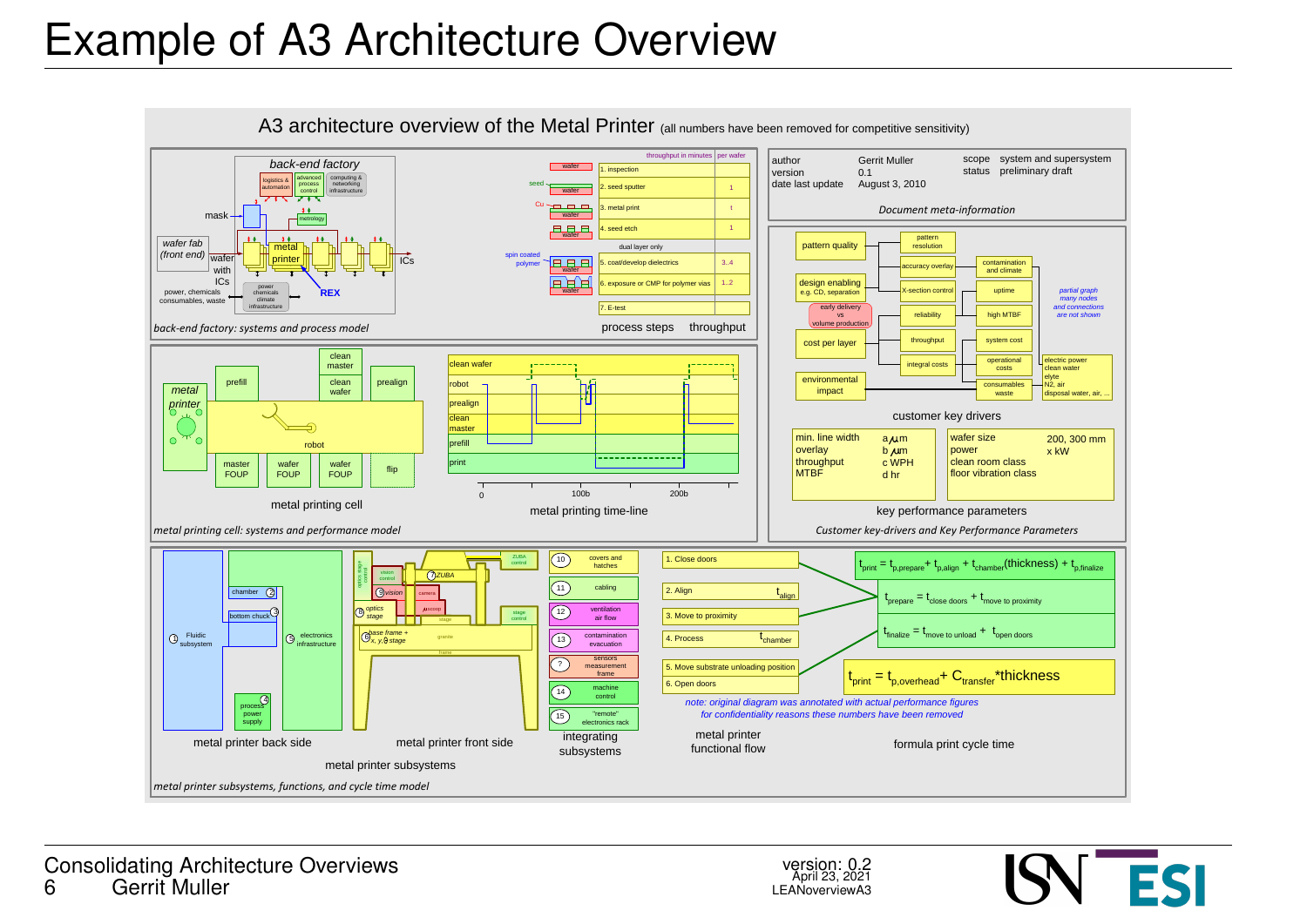## Example of SubSea A3 Architecture Overview

![](_page_6_Figure_1.jpeg)

![](_page_6_Picture_4.jpeg)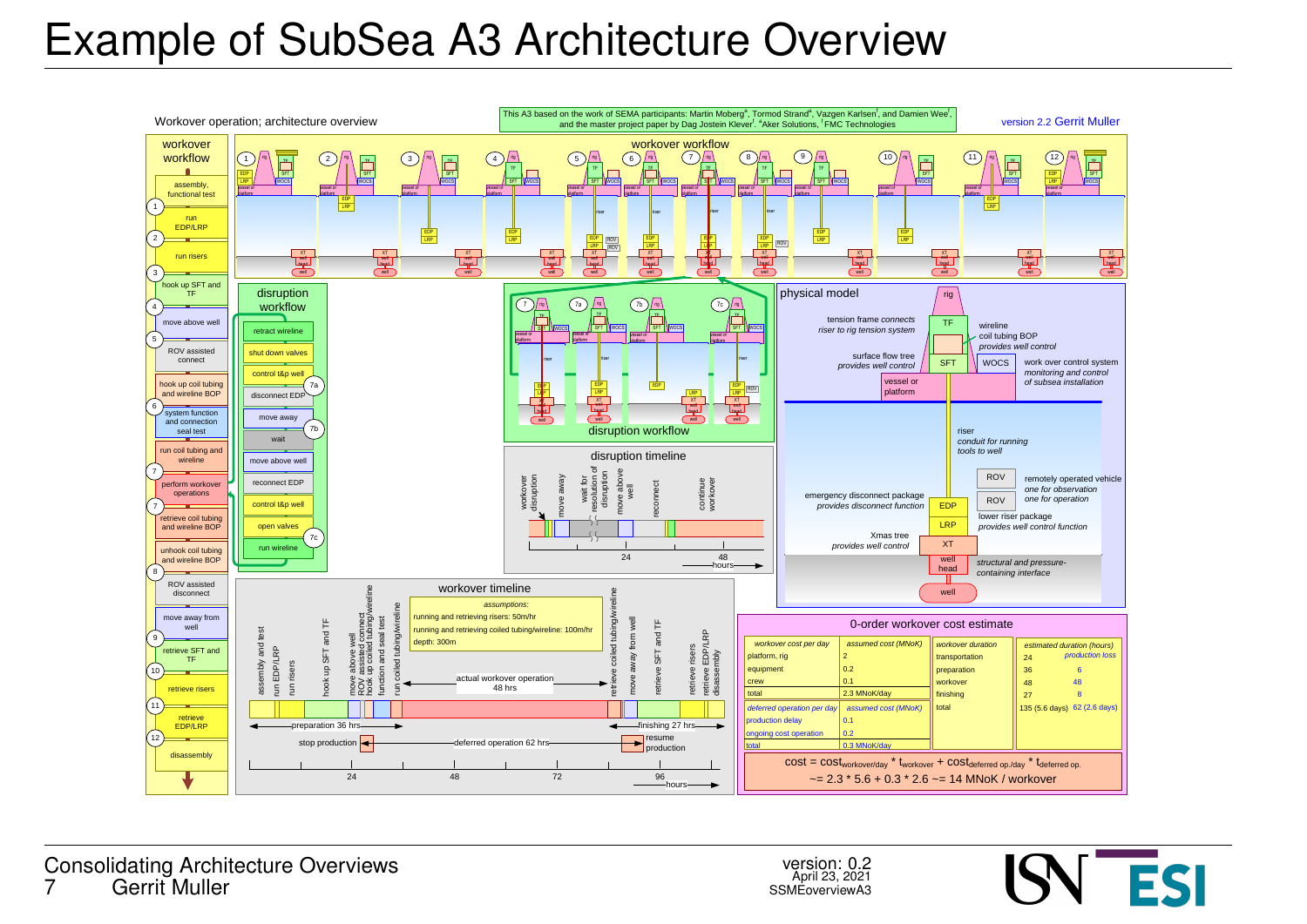## Multiple Levels of A3s

![](_page_7_Figure_1.jpeg)

![](_page_7_Picture_4.jpeg)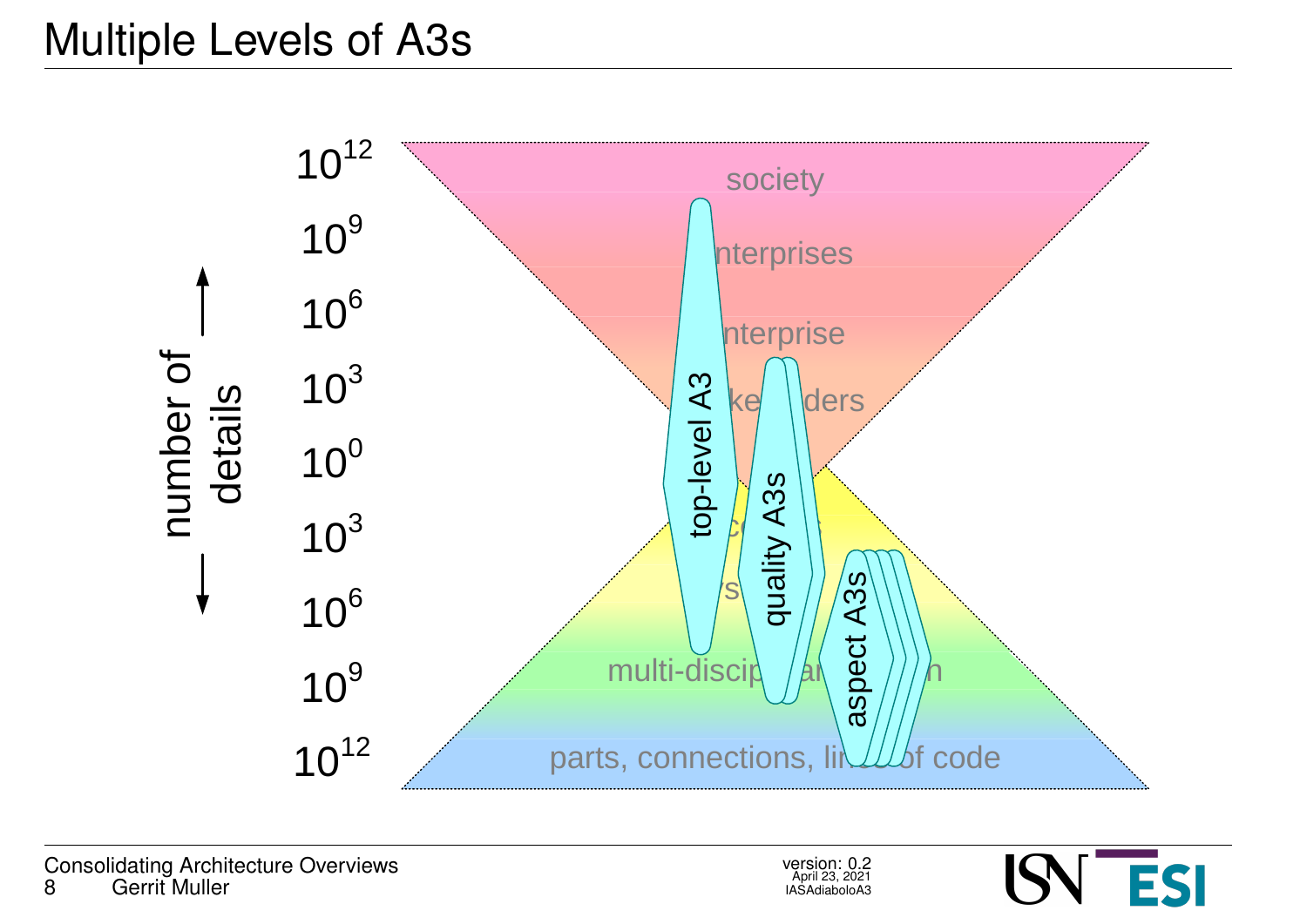![](_page_8_Figure_1.jpeg)

![](_page_8_Picture_4.jpeg)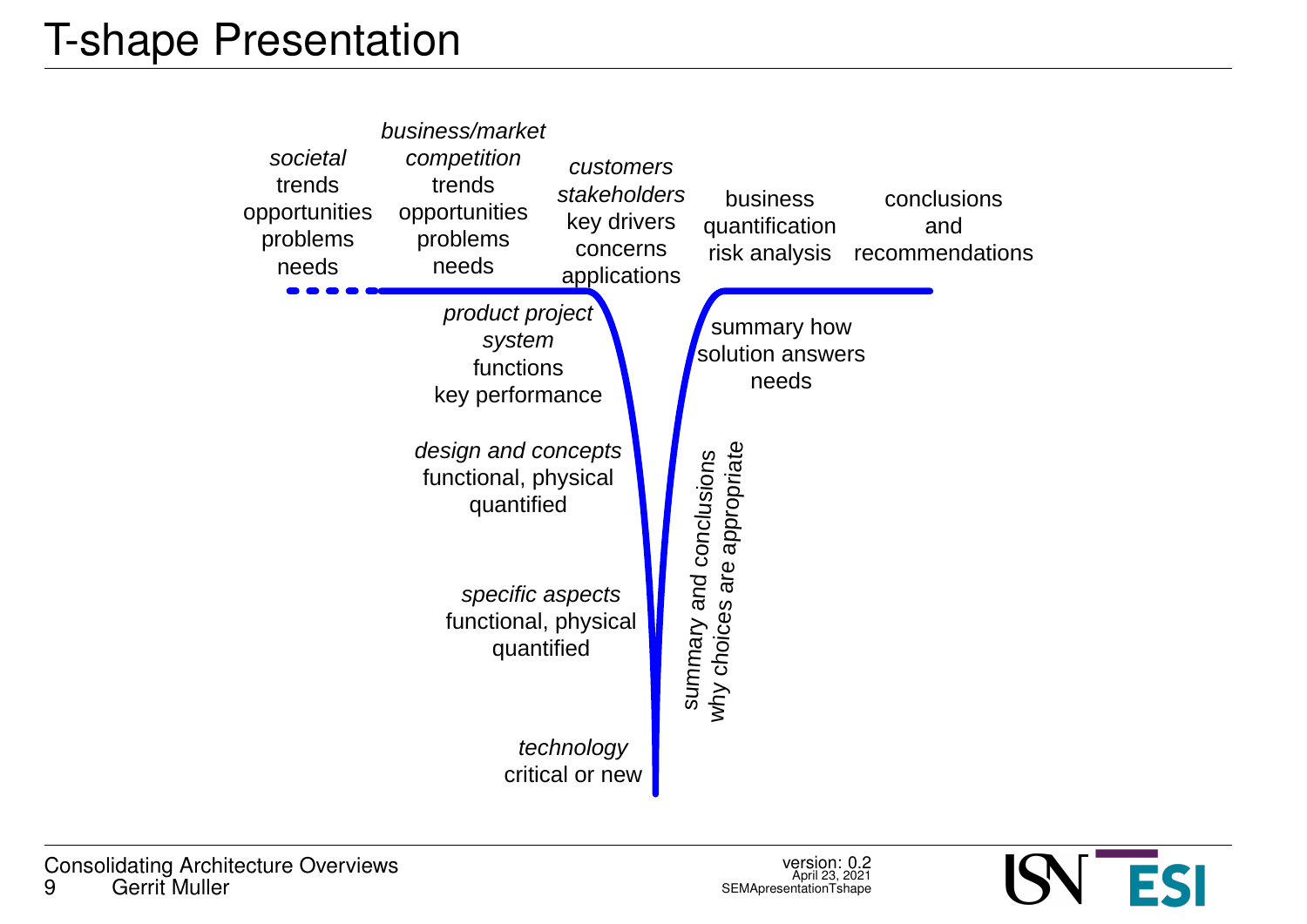1.1 One of several prerequisites for architecture creative synthesis is the definition of **5-7 specific key drivers** that are critical for success, along with the rationale behind the selection of these items

2.1. The essence of a system can be captured in about **10 models/views**

2.2. A **diversity** of architecture descriptions and models is needed: languages, schemata and the degree of formalism.

2.3. The level of **formality** increases as we move closer to the implementation level.

from http://www.architectingforum.org/bestpractices.shtml

![](_page_9_Picture_8.jpeg)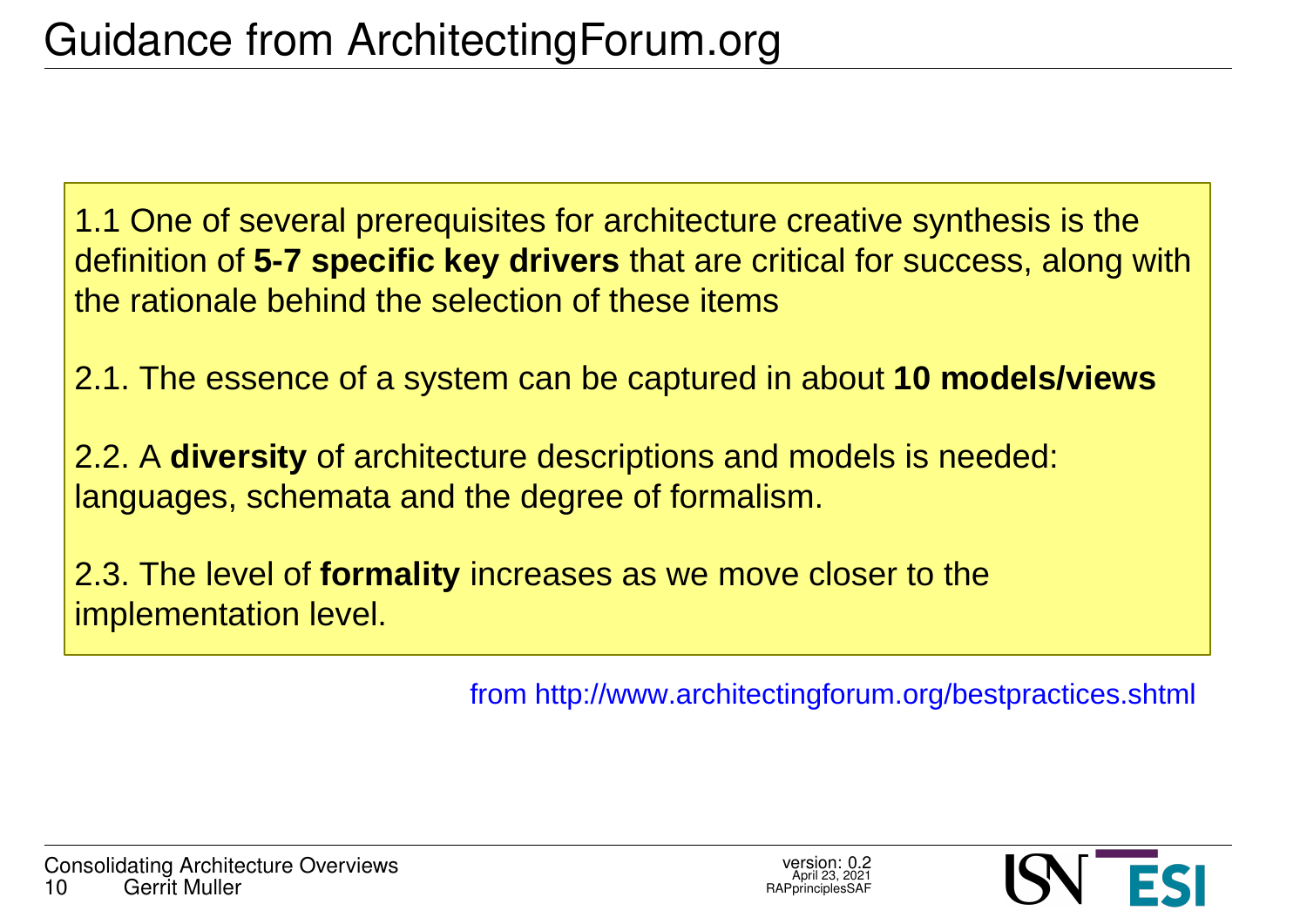**Capture** your work done during the course, e.g. **make photos** of the flip charts.

Make a list of **questions**, **assumptions**, biggest **uncertainties** and **unknowns**

Make a list of **lessons learned**

Make a plan for the **homework**

![](_page_10_Picture_7.jpeg)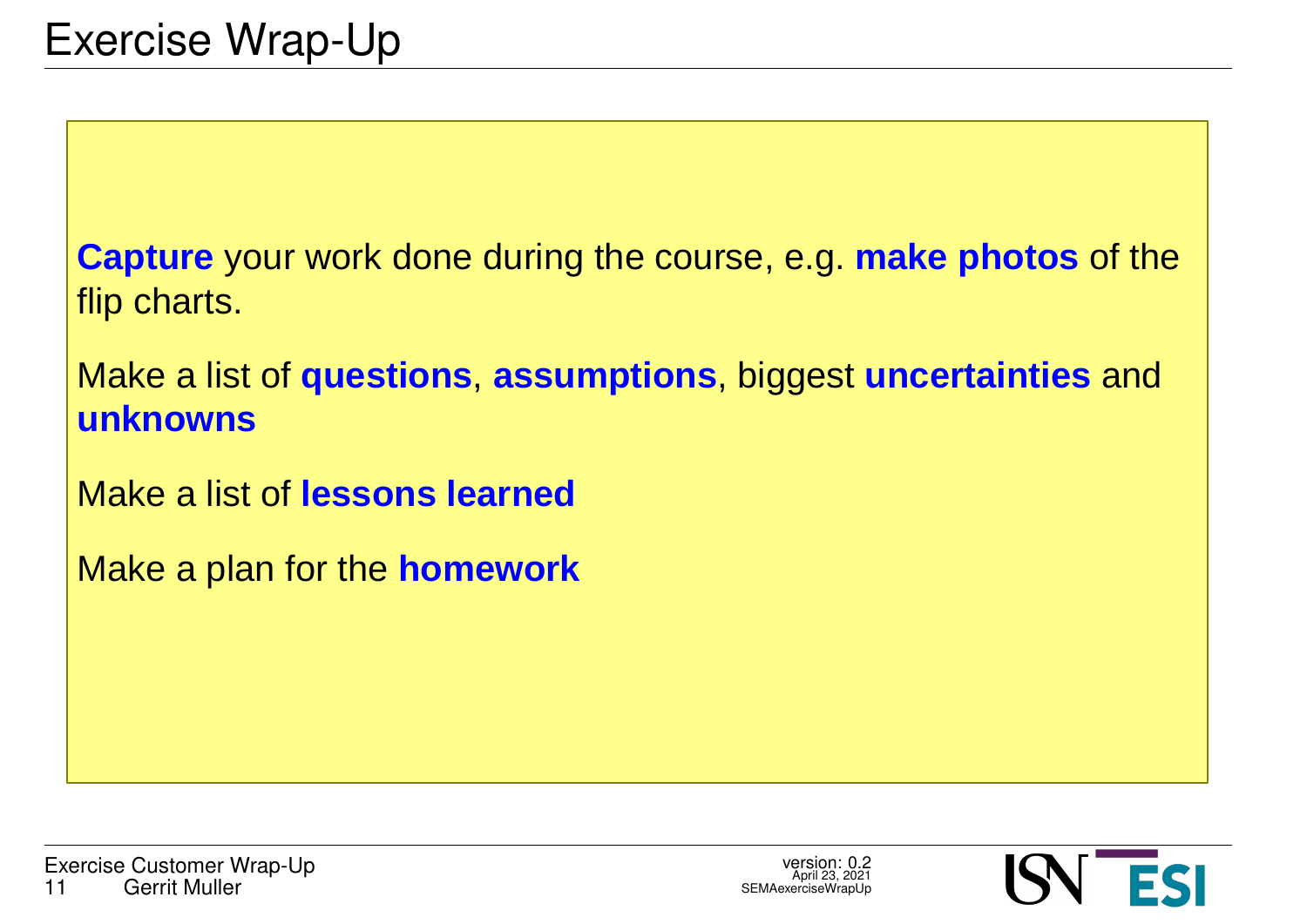![](_page_11_Figure_1.jpeg)

#### A3 Architecture Overview

![](_page_11_Figure_3.jpeg)

simplified from http://www.gaudisite.nl/BorchesCookbookA3architectureOverview.pdf

#### Subsea A3

![](_page_11_Picture_6.jpeg)

#### Multiple Levels of A3s

![](_page_11_Figure_8.jpeg)

![](_page_11_Picture_11.jpeg)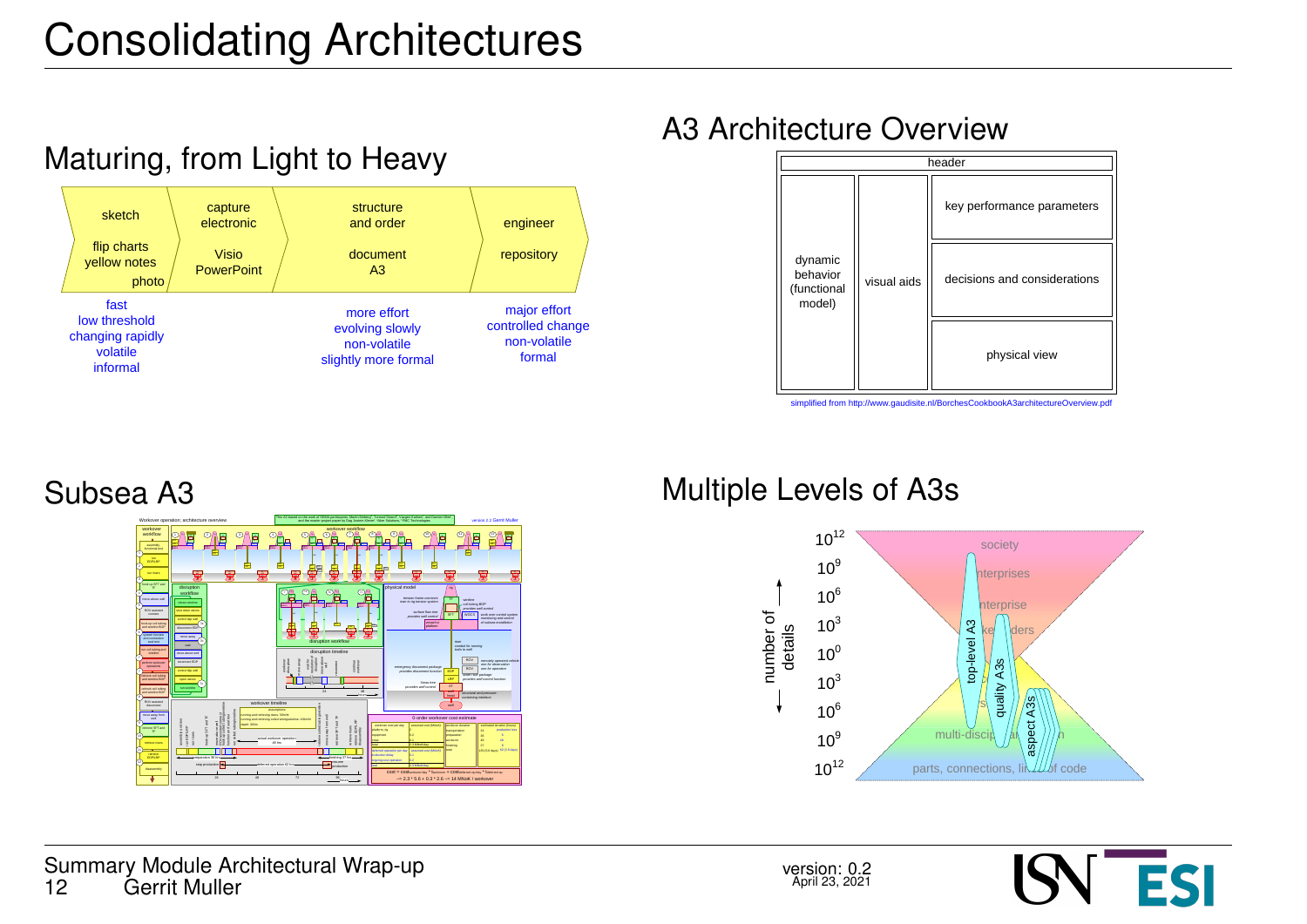# Recommendations as Red Thread

![](_page_12_Figure_1.jpeg)

![](_page_12_Picture_4.jpeg)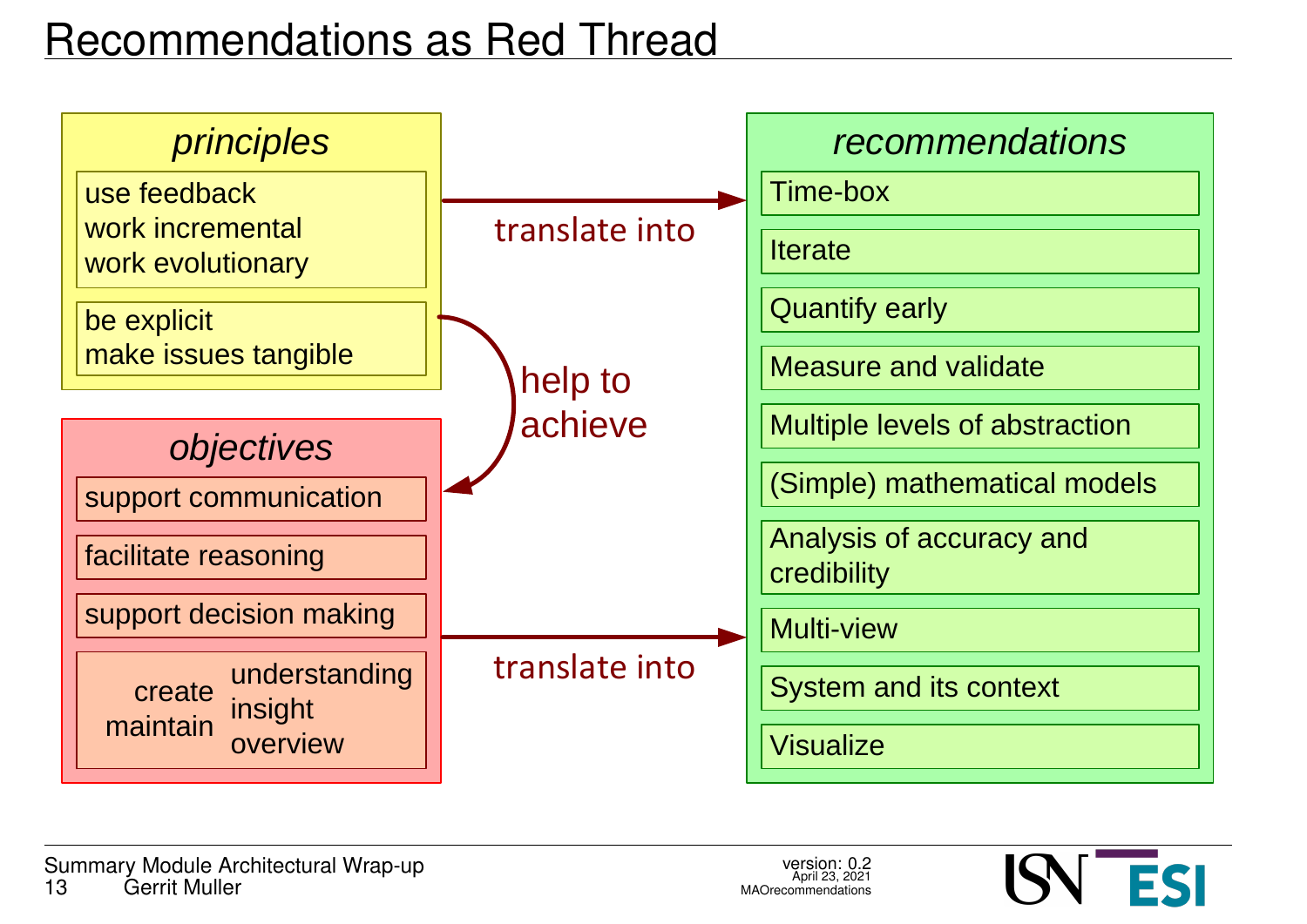## SEMA Homework Assignment

by *Gerrit Muller* University of South-Eastern Norway-NISE e-mail: gaudisite@gmail.com www.gaudisite.nl

#### **Abstract**

This document described the homework assignment for the SEMA course. The homework is made and delivered incrementally, so that the teacher can provide feedback during the assignment.

#### **Distribution**

This article or presentation is written as part of the Gaudí project. The Gaudí project philosophy is to improve by obtaining frequent feedback. Frequent feedback is pursued by an open creation process. This document is published as intermediate or nearly mature version to get feedback. Further distribution is allowed as long as the document remains complete and unchanged.

April 23, 2021 status: draft version: 0.3

![](_page_13_Picture_7.jpeg)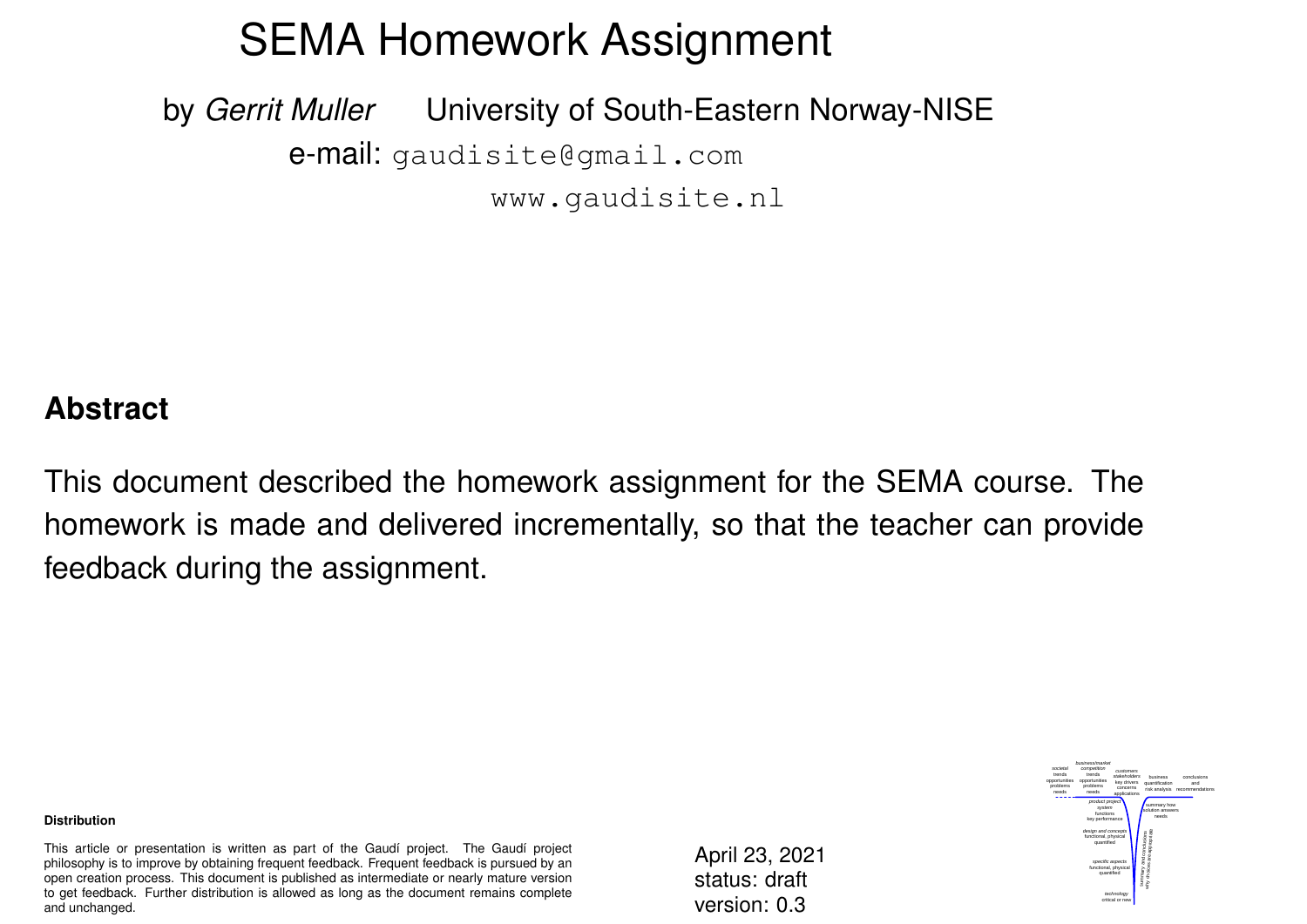# Group Assignment

Submit each step to the teacher, and process feedback in the next step

Step 1. weeks 1..3

- · Consolidate work of course in 20 slide presentation as baseline.
- · Search for answers to the main questions, biggest uncertainties and unknowns, validate main assumptions.
- · Elaborate most relevant models.
- · Discuss your work with other stakeholders to collect more facts and figures and for erly validation

Step 2. weeks 4..6

- · Transform the presentation into a T-shape presentation
- Identify gaps in the "T"
- Make simple models to eliminate the gaps

Step 3 weeks 7..9

- · Identify required changes in models made so far, due to increased insight;
- Change one of the models accordingly.
- · Evolve the T-shape presentation (max 20 slides); the target audience of this presentation is your management.
- Present to company management
- · Identify next models to be made, measurements to be done, or fact finding to take place.
- Update the presentation with feedback from management and a list of future work.

![](_page_14_Picture_20.jpeg)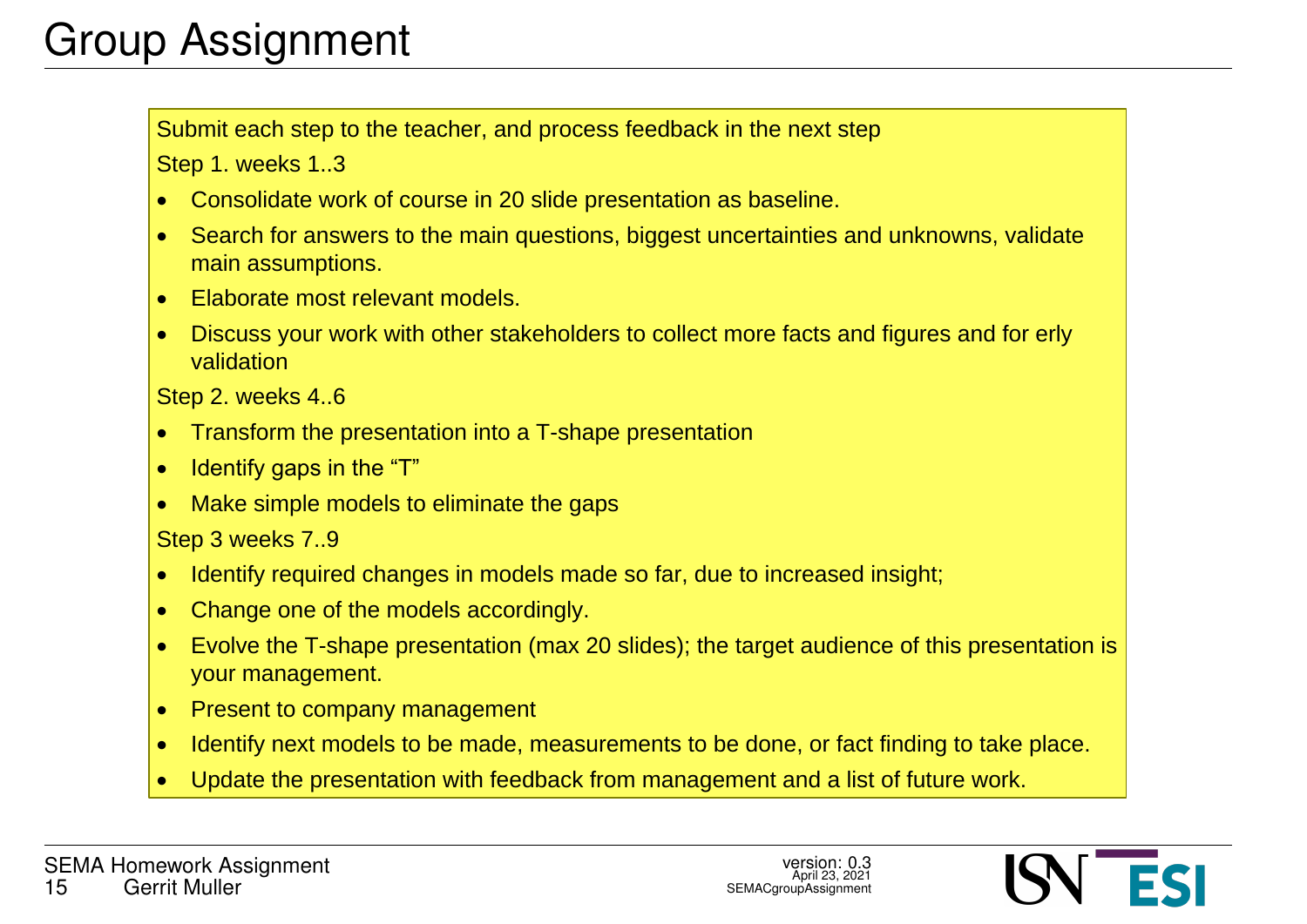Write an individual reflection report after finishing the group assignment, answering the following questions:

What are the main gaps in the current proposal and presentation? What 3 gaps will you address first, and why?

In retrospect, formulate a problem statement that triggered the outcoming presentation and underlying modeling effort.

What would you do differently if you would have to prepare this presentation again?

How and what are you going to apply elements of this course in practice?

Be specific and use examples.

preferred size 2 A4s, max 4 A4s.

![](_page_15_Picture_10.jpeg)